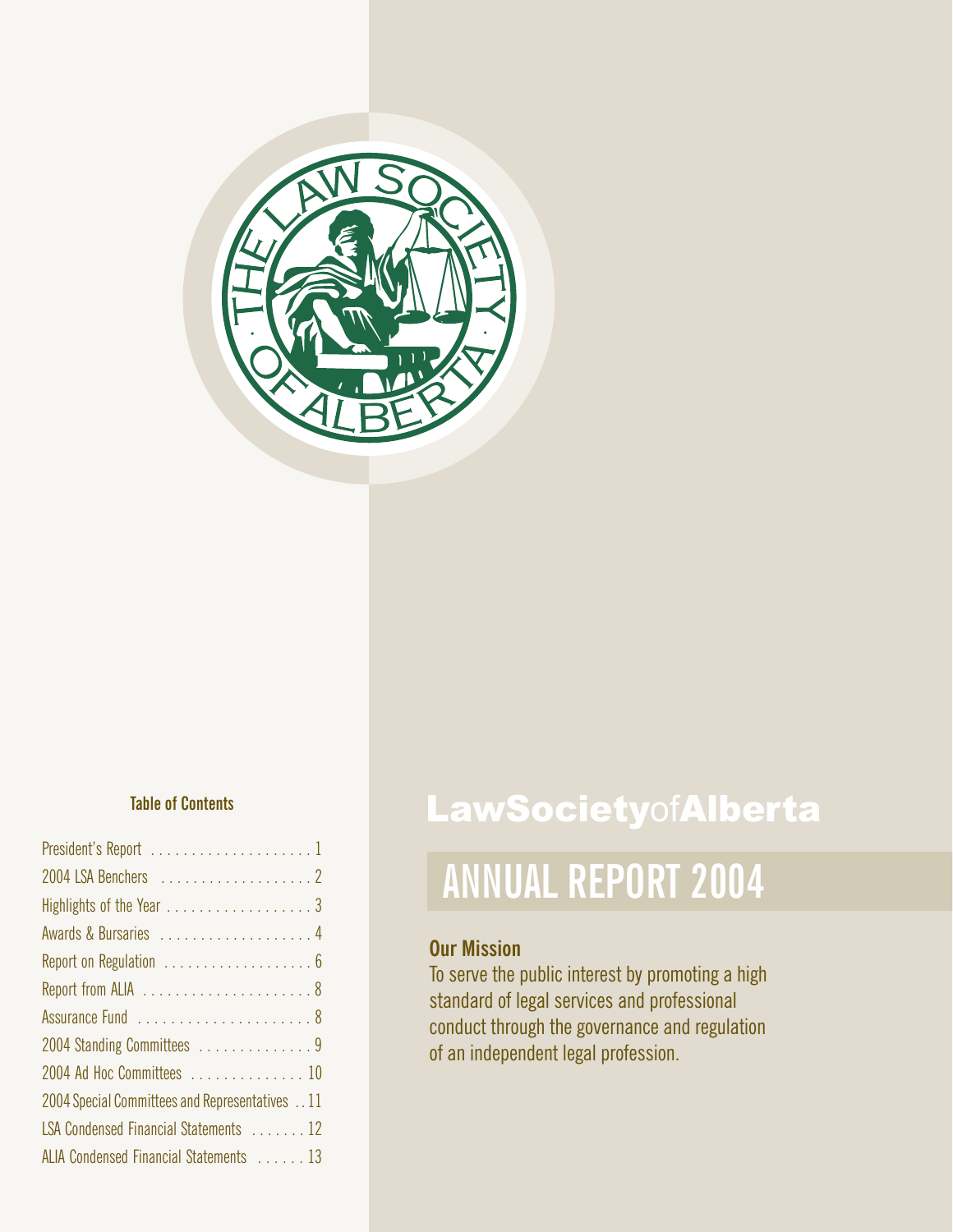## **President's Report**

by Larry Anderson, QC

As LSA president for 2004, it is my honour to introduce our annual report to government and other vital public stakeholders of the Alberta legal profession, including lawyers, the public at large, the media, and other provincial and territorial law societies. As the regulating body within a self-regulating profession, maintaining trust and credibility for the legal profession means that the LSA must, first and foremost, serve its core mandate of protecting the public interest, and be publicly visible in this role.

The highlights contained in this annual report are tangible illustrations of the LSA's work and accomplishments throughout the past year. Less visible to the public  $-$  but equally deserving of mention  $-$  is the work completed over the same period to develop a strategic planning framework for the LSA, which forms the foundation for our operating plans in the years ahead. Included in the LSA's efforts to sharpen our focus on various stakeholders is the development of a strategic communications plan, intended to ensure that our ongoing service in the public interest is more visible.

### **The Importance of Trust and Credibility**

Over the course of the year, the benchers and senior LSA staff engaged in numerous planning sessions to enhance organizational focus on our mandate, and to fully identify and explore our core roles. In parallel, we developed a three-year communications strategy that is aimed at enhancing relationships and heightening our profile with key stakeholder groups.

Building a strong strategic framework serves to maintain trust and enhance our credibility with our stakeholders by demonstrating our commitment to undertake our self-regulatory role with vision, integrity, and an uncompromising focus on fulfilling our mandate, as expressed by our mission statement: 'To serve the public interest by promoting a high standard of legal services and professional conduct through the governance and regulation of an independent legal profession'. The framework we have developed will serve to guide us in pursuing our organizational

goals in the coming years, and ensure that we are able to undertake our mandate with suitable trust and credibility in an ever-evolving environment.

### **The Importance of Independence**

This trust and credibility is the foundation of an independent, self-regulated profession. The mandate of the LSA is to serve the public interest by promoting a high standard of legal services and professional conduct. This approach benefits the public in two ways: they are provided with competent legal services, and they enjoy the benefits of truly independent legal representation. The Supreme Court of Canada has said: "An independent bar composed of lawyers who are free of influence by public authorities is an important component of the fundamental legal framework of Canadian society." (Finney v. Barreau du Quebec (2004) SCC 36, Lebel, J.)

Canadian law societies pay close attention to their mandates and are careful to stay focused on the public interest. The Canadian model relies on the distinction between the role of the law society as regulator, and the Canadian Bar Association as advocate for the profession. The result is standards of ethical practice and competence of which Canadian lawyers and the public at large can be proud. We have also achieved and maintained a very high level of independence as a profession and are admired around the world, particularly among emerging democratic states, as a model to emulate.

### **Connecting Independence, Trust and Credibility**

As an organization, we remain highly cognizant of the special obligations that follow from maintaining our independence as a regulator, and are reminded continually that trust and credibility are at the forefront of everything the LSA stands for, and acts upon.

In further developing the current strategic framework, we will continue to focus on serving our core public stakeholders and soliciting their input through our



strategic communications plan. We can hope that, in return, we will continue to maintain public trust and credibility in performing our role to the highest standards possible, and continue building the long-term viability of an independent legal profession in Alberta.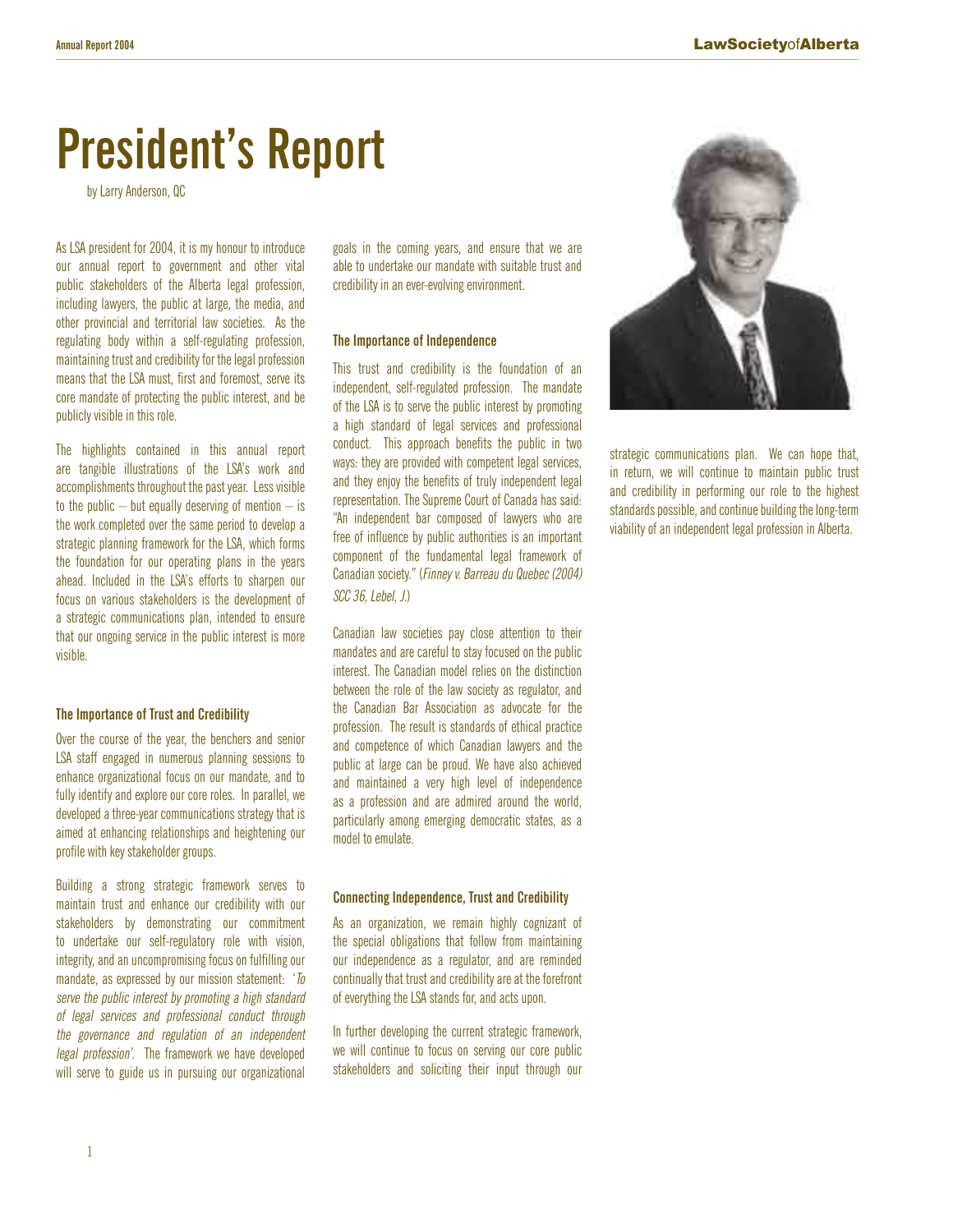# **2004 Benchers of the Law Society of Alberta**

The Law Society of Alberta is governed by a 24 member board of directors, made up of 20 benchers and four lay benchers. Benchers are Alberta lawyers, who are elected by Alberta lawyers, and serve for a three year period up to a maximum of nine years. It is a voluntary role and only the president of the LSA receives an honorarium.

Lay benchers are public members appointed by the Minister of Justice and Attorney General of Alberta. Lay benchers serve a three year term, have full voting rights, and participate in all bencher matters.

Benchers and lay benchers meet as a whole five times a year. They participate on many LSA committees and also sit on panels that make decisions involving individual lawyers, such as discipline, membership and credentials matters.



**Back Row:**Ron Everard, QC; David Percy, QC (Dean of Law, University of Alberta); John Holmes, QC; Charles Gardner, QC; Brian Peterson, QC; Morris Taylor (lay bencher); Rod Jerke, QC; Tudor Beattie, QC; Peter Michalyshyn, QC

**Second Row:** Yvonne Stanford (lay bencher); Larry McConnell, QC; Bradley Nemetz, QC; Judy Boyes, QC; Wilf Willier (lay bencher); Vivian Stevenson, QC; Patricia Hughes (Dean of Law, University of Calgary); Doug Mah, QC; John Prowse, QC; Norma Sieppert (lay bencher)

**Front Row:** Jim Peacock, QC; Vaughn Myers, QC; Doug McGillivray, QC (President-Elect); Larry Anderson, QC (President); Don Thompson, QC (Executive Director); Mona Duckett, QC; Perry Mack, QC

**Missing:** Steve Raby, QC



### **Executive Committee**

The Executive committee supervises the general administration of the LSA and addresses matters that require consideration prior to being brought to the benchers for discussion and decision.

### **Clockwise from Far Left**

Perry Mack, QC; Don Thompson, QC; Mona Duckett, QC; Doug McGillivray, QC; Charles Gardner, QC; Jim Peacock, QC; Yvonne Stanford, QC; Larry Anderson, QC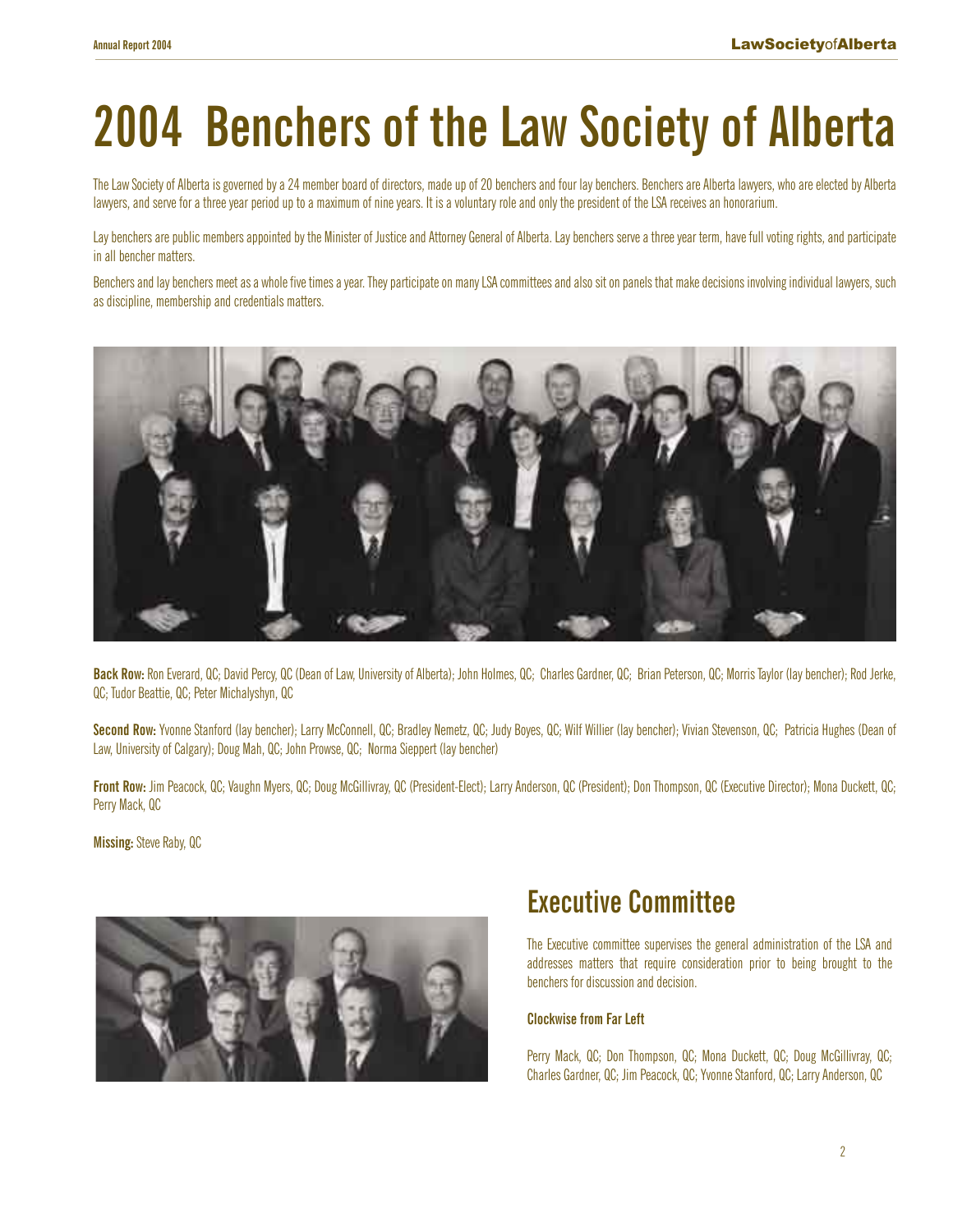# **Highlights of the Year**

### **Results of Equity and Diversity Survey**

The results of the 2003 Equity and Diversity survey were released, which revealed that even though workplace discrimination for lawyers has decreased over the past 10 years, work still needs to be done to address discrimination in the profession on the basis of gender, race, sexual orientation and disability. The survey went on to conclude that 92 per cent of women lawyers, 91 per cent of lawyers of color, 73 per cent of lawyers with disabilities and 88 per cent of gay and lesbian lawyers believe there is discrimination in the profession against members of their own diversity group. In addition, about 40 per cent of the lawyers in each group reported that they had experienced discrimination while seeking or during the course of employment in the past five years. To address this, and other findings, the LSA's Equality, Equity and Diversity committee is developing an action plan to be presented to the benchers.

The survey, funded by the Alberta Law Foundation, was administered by the Joint Committee of Equality, Equity and Diversity, which includes the Canadian Bar Association Alberta, the LSA and the faculties of law at the University of Alberta and the University



of Calgary. The survey was completed by a team of consultants – Merrill Cooper, Joan Brockman and Irene Hoffart.

### **2004 Media and the Law Seminar**

Over 125 members of the legal profession, media and members of the judiciary gathered to address common issues such as defamation, publication bans, internet copyright and privacy in news gathering at the sold out Media and the Law Seminar, which took place on March 27 in Red Deer, Alberta.

The seminar was further enhanced by veteran journalist and news broadcaster Peter Kent, who is deputy editor and anchor for Global TV News. He spoke about various challenges journalists have in reporting the news, specifically referring to Canada's Security of Information Act and how there needs to be legislation that preserves the rights of journalists.

The seminar was emceed by Alan Redel, anchor for Red Deer's RDTV and sponsored by Parlee McLaws LLP, Chapman Riebeek, The Red Deer Advocate, The CBA Alberta, Sisson Warren Sinclair, RDTV, Johnston Ming Manning LLP, and Duhamel Manning Feehan Warrender Glass LLP.

### **CPLED**

The Canadian Centre for Professional Legal Education 'opened its doors' on July 1, replacing the Bar Admission Course. The new program, offered in Alberta, Saskatchewan, and Manitoba, is part live teaching, part online learning and based on a competency framework, which is a set of criteria that defines a competent, newly called lawyer. The previous program was more traditional skills teaching and testing. The CPLED program emphasises building, developing and assessing the skills that research shows are essential for a lawyer in the first five years of practise.

The LSA sets the requirements for successful completion of the CPLED program and the Legal Education Society of Alberta delivers the program. More information about CPLED can be found on www.lesa.org.

### **Electronic Delivery of Notices to the Profession**

To communicate with lawyers in a timely manner, and to significantly cut costs, the LSA began delivering notices to the profession by email. All lawyers with email on record at the LSA are emailed notices of suspensions and disbarments. Those without email are faxed or mailed the notices.

### **Conveyancing protocol accepted by Bank of Montreal**

The BMO Bank of Montreal adopted the Western Law Societies Conveyancing Protocol Solicitor's Opinion from lawyers in Manitoba, Saskatchewan, Alberta and British Columbia to close the conveyance or refinancing of residential properties. This is the first of the 'big five' banks to accept the protocol, which improves customer access to mortgage funding, streamlines the mortgage funding process and removes the need to provide bridge financing in many instances. It also aligns the bank with other lenders that accept the protocol, which are Investors Group, Canadian Western Bank, ATB Financial in Alberta and many credit unions across Western Canada.

More information about the protocol can be found at www.lawsocietyalberta.com.

### **50 Years of Service**

This past year, the LSA presented 50 year service awards to 12 lawyers and members of the judiciary. These individuals were admitted to the bar in 1954 and are still active in the legal community. The 50 year recognition awards are provided to members of the Alberta bar who have given 50 years of service to the profession, either as a member of the LSA or as a member of the judiciary.

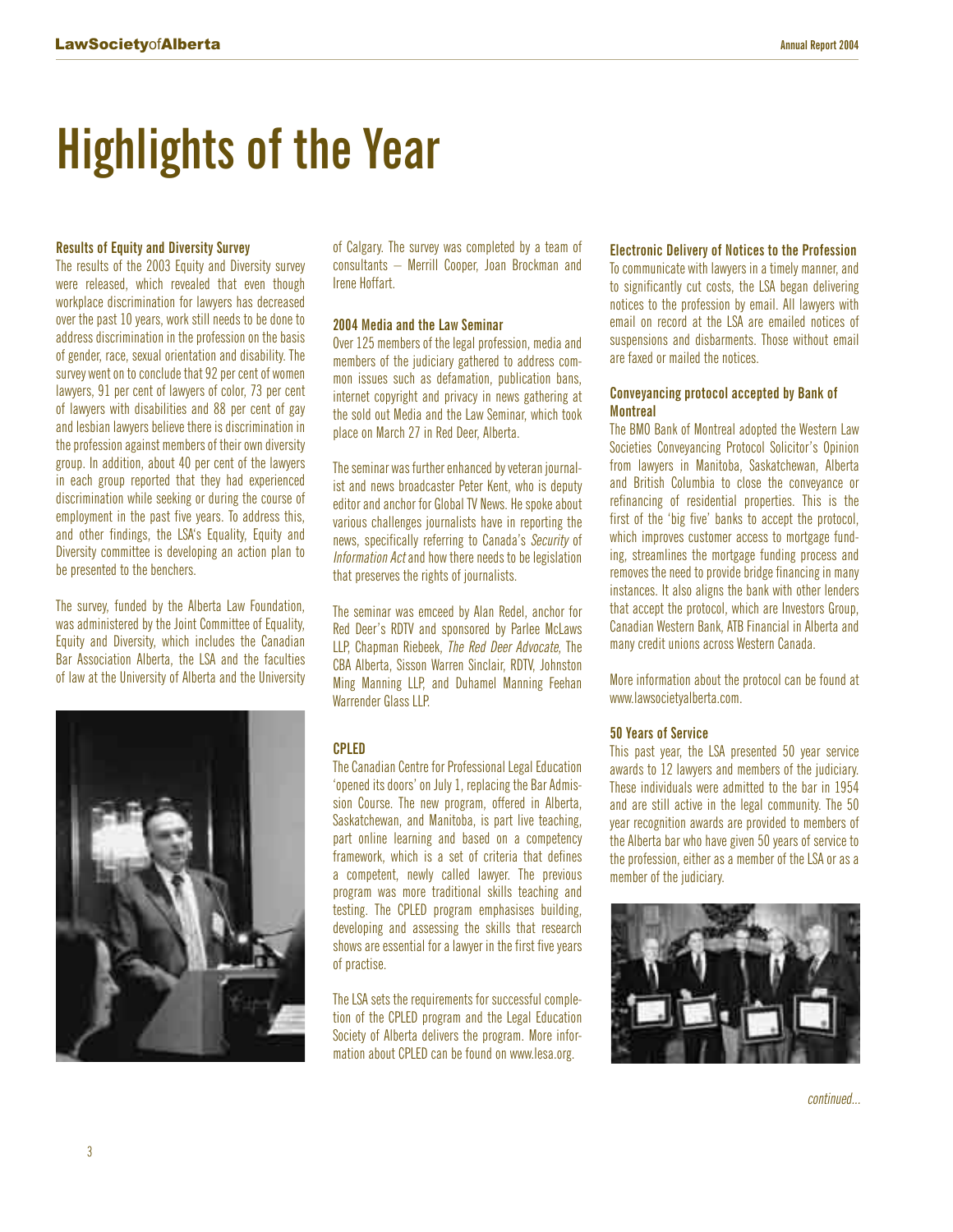

### **2004 recipients were:**

Ammon O. Ackroyd, QC Glen Acorn, QC George R. Knaut, QC James A. Cox, QC Master in Chambers John Peter Floyd, QC The Honourable M. Earl Lomas, QC The Honourable Percy C.C. Marshall James S. Palmer, QC Thomas William Snowdon, QC Raymond S. Tharp Thomas Walsh, QC Herbert D. Wyman, QC

### **Website and Website Archives Launched**

On July 5, the LSA launched the new look and content of its website. Alberta lawyers and the public want the most up-to-date information fast, with very little navigation. The website contains current information only, and is constantly updated with new information. Two sections, titled Services the Public and Services to Lawyers house information about Lawyer Referral, Practice Review, the complaints process, and the mentor program – just to name a few. The membership services section directs Alberta lawyers and students-at-law to information about changing contact information, application guidelines to become a member of the LSA, and other important material for lawyers and students-at-law.

Information not on the LSA website may be found on the LSA Website Archives, a first of its kind for a Canadian law society. This is where outdated information, or information not accessed often is located. Visit www.lawsocietyalberta.com for access to both websites.



### **LSA hosts Supreme Court Justices**

The justices of the Supreme Court of Canada were in Edmonton as part of their annual retreat and the LSA hosted an evening reception for them on May 7. Over 300 of the LSA's benchers, volunteers and other members of Alberta's legal community including bar associations, academics and not-for-profit legal clinics gathered to meet the justices.

## **Awards and Bursaries**

### **Peter Freeman QC, Bursary for Indigenous Students in Law**

This bursary was created by the LSA in 2001 in honour of Peter Freeman, QC, who served as the executive director from 1989 until his retirement in 2001. The principal amount for the bursary was established through generous donations from the legal community and the LSA.

In 2004, Jay Kyle Bran of Calgary and Nonnie Jackson of Edmonton were the recipients.



Jay Kyle Bran, from the University of Calgary, plans to return to his home in Yellowknife to work with the Territorial Department of Justice, hoping to inspire more northern Aboriginal students to pursue a legal education.

Nonnie Jackson is in her second year of studies at the University of Alberta. She will be graduating in 2006 and has focused on classes relating to Aboriginal legal issues.

Each year the bursary is awarded to one student at the University of Calgary and one student at the University of Alberta enrolled in the faculty of law who is of aboriginal descent (as defined by the Constitution Act, 1982, section 35 (2)). This is the first year the University of Calgary has awarded the bursary and the second year for the University of Alberta.

### **Viscount Bennett Scholarships**

These scholarships are funded from a trust fund established by the Honourable Viscount Bennett and are presented to individuals who are pursuing post-graduate studies and are dedicated to their community and profession. Alberta graduate students Catrin A. Coe, Sarah Dawn Hansen and Tracie Scott were the recipients of the 2004 Viscount Bennett Scholarships.



Catrin A. Coe BA, LLB will be pursuing her Master of Laws degree at the University of Cambridge with an emphasis on international law and restitution.

continued...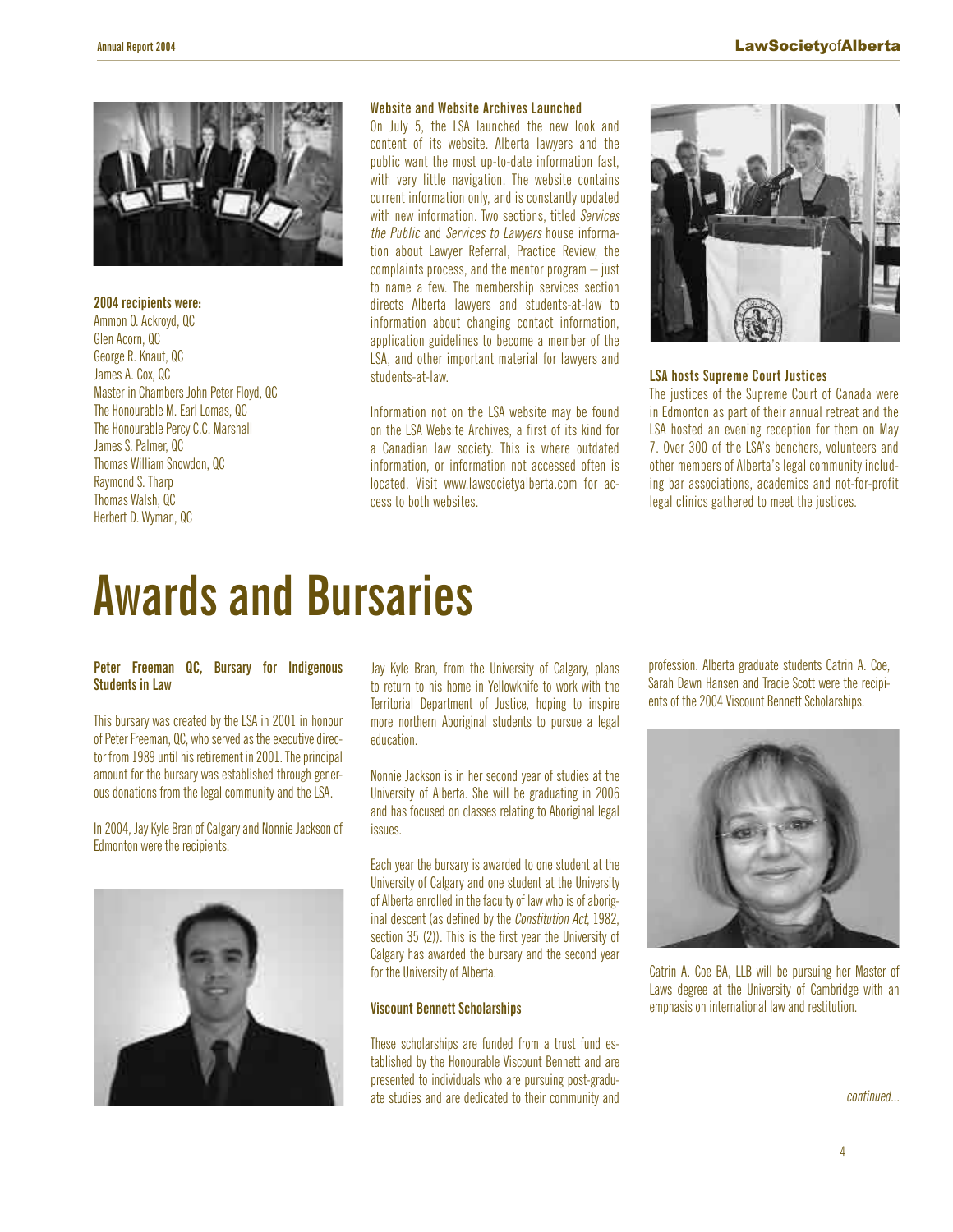

Sarah Dawn Hansen BA, LLB will be pursuing her Master of Laws degree at the London School of Economics in London England, specializing in international law.



Tracie Scott BA, LLB will be pursuing a PhD. program at the University of London, Birbeck College, focusing on Aboriginal issues.

### **W.B. Kelly Memorial Prize**

William Bernie Kelly, QC served as the LSA's deputy secretary (1966-1969), secretary treasurer (1969-1986) and secretary since 1987. In honour of his contributions to the LSA and his interest in encouraging a high level of legal education and law practise in Alberta, an endowment was created that would fund a prize to be awarded annually at each of the Alberta law faculties to students of good academic standing who have performed with distinction in a skills training or professional responsibility and ethics course or program.

Alberta graduate students Salimah Janmohamed and R.J. Daniel Gilborn were the recipients of the memorial prize for 2003.



Salimah Janmohamed is a law student from the University of Calgary articling at Macleod Dixon LLP in Calgary. She anticipates practising for about five years before pursuing graduate work with an emphasis on international relations.



R.J. Daniel Gilborn is a law student from the University of Alberta. He is articling at Borden Ladner Gervais LLP in Calgary.

### **Distinguished Service Awards**

Each year the LSA and the Canadian Bar Association Alberta present the Distinguished Service Awards to celebrate excellence in the legal profession. On March 12 the outstanding contributions five individuals have made to the legal profession were recognized.



Peter L. Freeman, QC, past secretary/executive director of the LSA recieved the award for service to the profession.

He was instrumental in modernizing the Legal Profession Act and was involved in the founding of the Legal Education Society of Alberta as a member of the board of directors.

Nigel Bankes received the award for legal scholarship. He is an internationally respected University of Calgary professor, scholar and author in the areas of natural resources law, international environmental law and aboriginal law.

Audrey Dean, Donna M. Hallett and Douglas H. Mitchell, QC accepted awards for service to the community.

As senior counsel at the Alberta Human Rights and Citizenship Commission, Ms Dean worked toward the development of the *Human Rights, Citizenship and* Multiculturalism Act (successor to the Individual Rights Protection Act), has spoken to community groups, and has mentored young lawyers and international students.

Ms Hallett has dedicated thousands of volunteer hours to the Strathmore Community Crisis Society, and to local service clubs and charities. She has acted as judge for the Philip C. Jessup International Law Moot Court Competition and has guest lectured with SAIT's Legal Assistant program.

As past president of the Calgary Chamber of Commerce, Mr. Mitchell's contributions include gathering momentum for the building of Calgary's Telus Convention Centre. In 1997 he was selected by the Calgary Herald as one of Calgary's Twelve Most Influential Business Persons.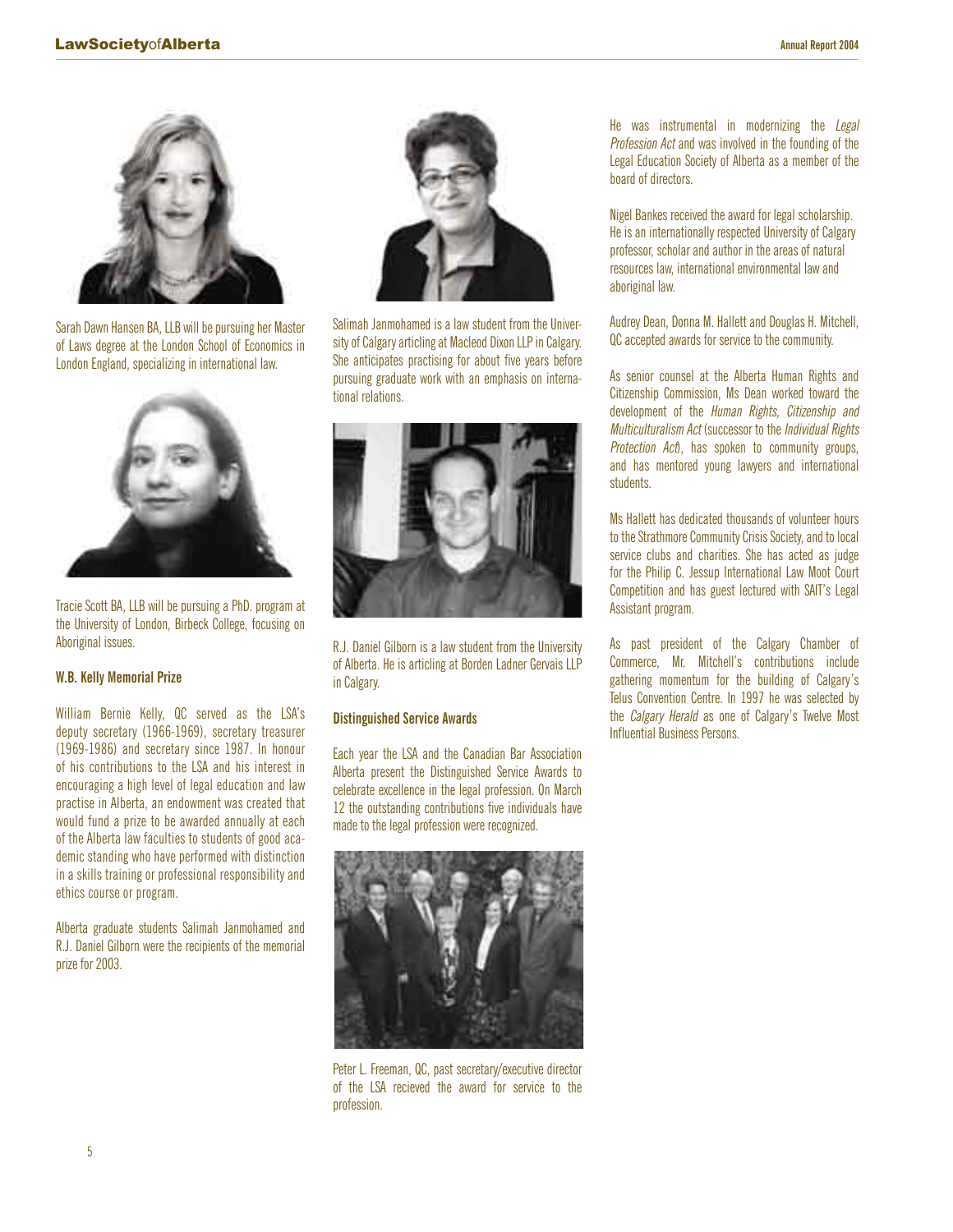# **Report on Regulation**

The Law Society of Alberta offers a process to deal with complaints about a lawyer's conduct. The service is available to clients, judges, lawyers, financial institutions, business creditors, the general public and through internal referrals by the executive director of the LSA.

The complaints process is initiated when a lawyer's actions may have breached the Code of Professional Conduct, which governs how lawyers are to conduct themselves in their practice. Some common complaints include:

- The lawyer will not return phone calls.
- The client doesn't know what's going on with his/her file.
- The lawyer is not following client instructions.

#### **Complaints resolution process**

Complaints resolution officers are lawyers trained in mediation who can resolve complaints informally. When they receive a complaint from the intake officers, they respond by telephone or in writing. If appropriate, they contact the lawyer for a response and take steps to resolve the issue.

### **Formal complaint**

A formal complaint is made when:

- there is a concern that the lawyer has breached the Code of Professional Conduct and the complaint cannot be resolved; or,
- the complainant does not feel the complaint has been resolved.

The complaints staff then formally demands that the lawyer provide a written response to the complaint and reviews all relevant documents.

If the complaints staff determines that the lawyer has not breached the Code of Professional Conduct, the complaint is dismissed and the complainant receives a written explanation of the decision and the necessary information to file an appeal.

### **Other possible outcomes**

The complaints staff may require further information to determine if the lawyer has acted inappropriately. In that case, the complaint is formally investigated by interviewing witnesses, obtaining further documentation, etc. When the investigation is complete, the investigator's report is reviewed.

The complaints staff will either dismiss the complaint or submit a written report (including all evidence collected to that point and any reports prepared by investigators) to a conduct committee panel with recommendations for the discipline process.

### **Conduct committee panel**

The conduct committee panel consists of three lawyers who are members of the Conduct committee of the LSA. The panel reviews the complaint report as well as all of the evidence provided and determines how to deal with the complaint. If it is dismissed, a letter with reasons for the dismissal is sent to the complainant and the lawyer.

If the conduct committee panel determines that the lawyer acted improperly, but does not feel a hearing is warranted, the panel has the option of directing a mandatory conduct advisory in which the lawyer meets with a lawyer who is a bencher (board member) to discuss the misconduct.

When a conduct committee panel determines that a breach of the Code of Professional Conduct has occurred and that sufficient information or evidence exists to send the matter forward, the panel will call for a hearing and specify the charges or 'citations' that the lawyer will face at the hearing.

### **Hearing**

A formal complaint may lead to a hearing before a committee of three benchers. The hearing is conducted like a trial with similar rules of evidence, disclosure, and burden of proof. The hearing committee determines the lawyer's guilt or innocence.

#### **Conviction**

If the lawyer is guilty of the charge, penalties can be imposed including: a reprimand, fine, suspension, disbarment and costs of the hearing. The lawyer can appeal the conviction.

A conviction is listed on the lawyer's record and upon request, will be disclosed to any person.

### **Conduct Department Statistics for 2004**

|                                                                                                                                                                                                                                  | 2004                           | 2003                            | 2002                             |
|----------------------------------------------------------------------------------------------------------------------------------------------------------------------------------------------------------------------------------|--------------------------------|---------------------------------|----------------------------------|
| <b>General Inquiries and Complaints received by Complaints Officers:</b>                                                                                                                                                         | 3419                           | 3450                            | 3457                             |
| <b>Opened as Formal Complaints:</b><br>: complaints by the public<br>: complaints by lawyers<br>: complaints initiated by LSA                                                                                                    | 173<br>109<br>27<br>37         | 115<br>57<br>30<br>28           | 113<br>53<br>28<br>32            |
| Dismissed at Administrative Level:                                                                                                                                                                                               | 49                             | 45                              | 37                               |
| Directed to Investigation:                                                                                                                                                                                                       | 25                             | 8                               | 9                                |
| <b>Referred to Conduct Committee Panel</b><br>: Dismissed by Conduct Committee Panel<br>: Directed to Hearing<br>: Directed to Mandatory Conduct Advisory*<br>: Directed to Practice Review<br>: Appeals Filed Against Dismissal | 29<br>4<br>20<br>2<br>n/a<br>9 | 69<br>21<br>41<br>14<br>9<br>20 | 93<br>18<br>53<br>21<br>20<br>12 |

\*Directed to informal discipline process. continued...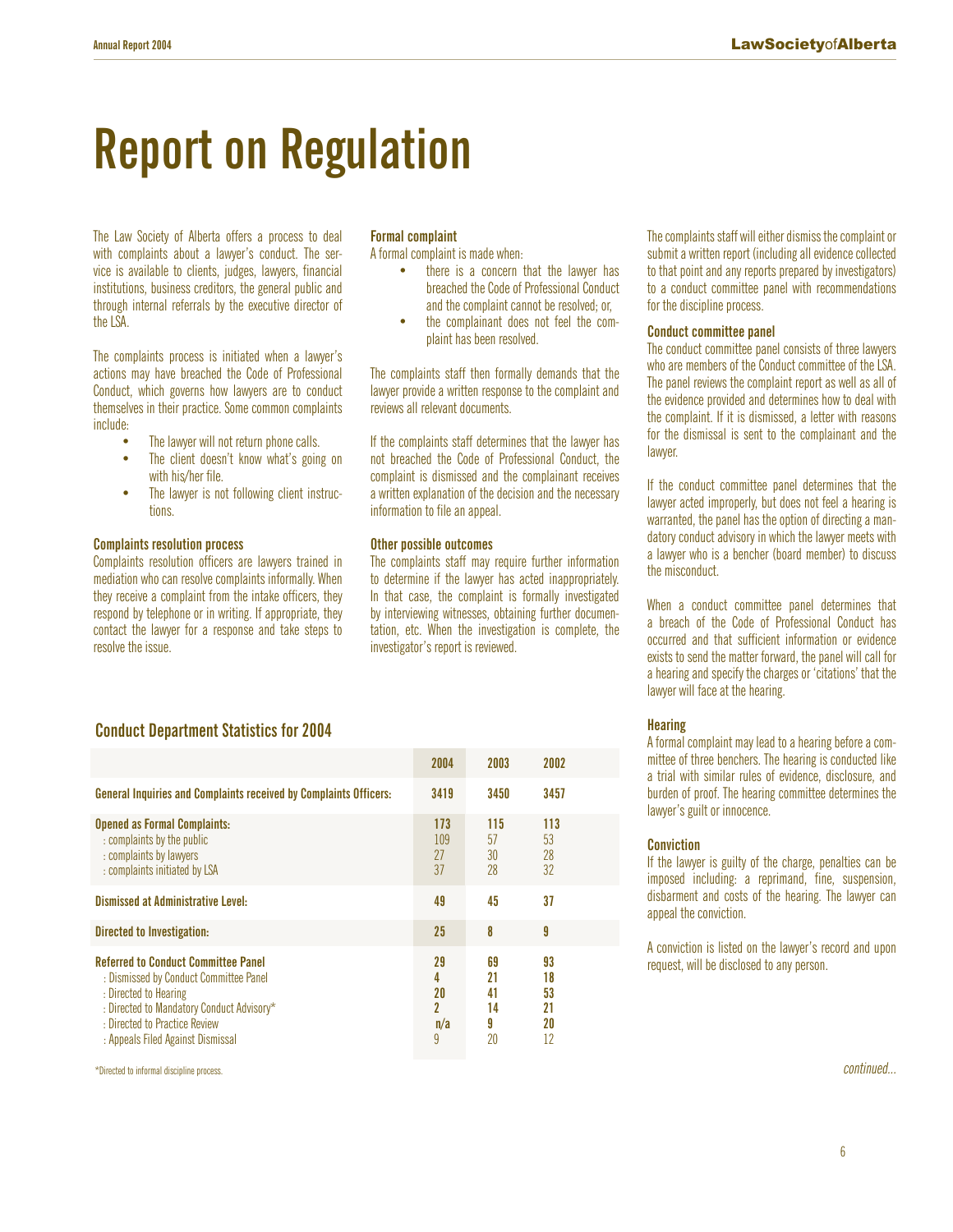### **Hearing Statistics**

| Year                                            | 2003 | 2004 |
|-------------------------------------------------|------|------|
| <b>Complaints Directed to Conduct Committee</b> | 41   | 41   |
| <b>Hearings Directed</b>                        | 32   | 33   |
| <b>Completed Hearings</b>                       | 21   | 18   |
| <b>Resignations Heard</b>                       | 4    | 4    |
| <b>Outstanding Hearings</b>                     | 42   | 51   |
| <b>Discontinued Hearings</b>                    | 0    | າ    |
| <b>Reinstatement Applications</b>               | 10   | 11   |

**Practising Members by Location as of December 31, 2004**



### **Rest of Alberta All of Alberta**



### **Inquiries and Complaints Statistics**

Number of Complaints in 2004

Broken down by area of law



Male Female Total

**Calgary Edmonton**





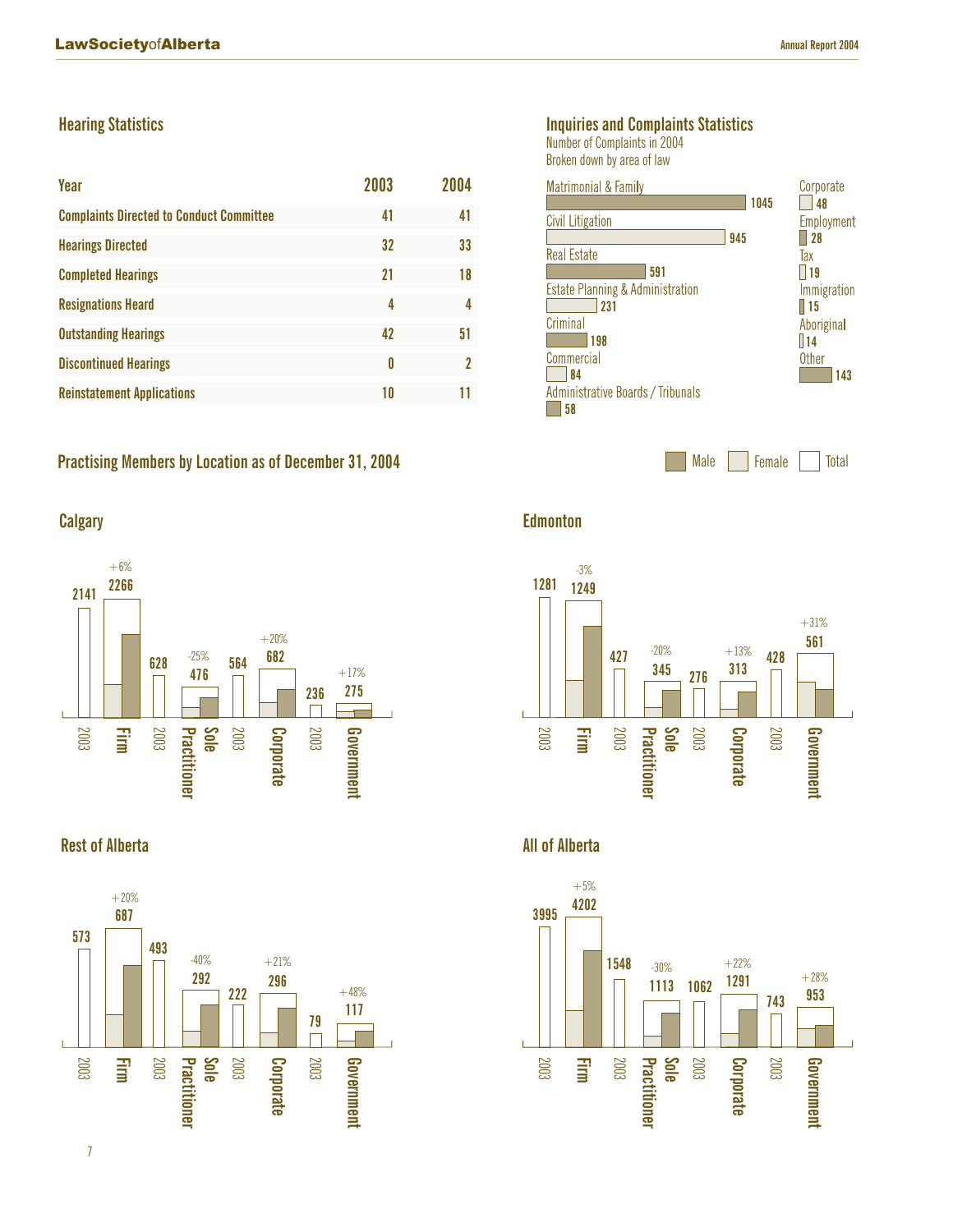# **Report from the Alberta Lawyers Insurance Association**

The Alberta Lawyers Insurance Association manages the Law Society of Alberta's insurance program for Alberta lawyers. Similar to malpractice insurance, the program provides professional liability insurance to more than 5,000 Alberta lawyers.

Professional liability insurance ensures lawyers are protected if they are liable for negligence and ensures that clients receive the compensation they are entitled to.

ALIA is a member of the Canadian Lawyers Insurance Association (CLIA) a reciprocal insurance exchange that provides professional liability insurance for all practicing lawyers in nine provinces and territories.

Every Alberta lawyer in private practice must purchase the mandatory insurance coverage. Excess coverage is voluntary.

### **Financial Statistics** Total Incurred July 1, 2003 to June 30, 2004 Fiscal Year 2004 Claim Related Expenses  $$3,395,000$ Total Indemnity Less Recoveries  $$4,015,733$ Total Incurred \$7,410,733 Number of Insured Lawyers 5,141 Average per Insured Lawyer \$1,441

| <b>AVGICAC DEL INSUIGU LAWYER</b> | J.HH.L   |
|-----------------------------------|----------|
|                                   |          |
| Number of Paid Indemnity Claims   | 230      |
|                                   |          |
| Average Paid per Claim            | \$17,460 |

# **Assurance Fund**

The LSA operates an Assurance Fund to protect the public against losses caused when a lawyer misappropriates or wrongfully converts money or other property. Every practising lawyer pays an annual assurance levy to fund the operation of the Assurance Fund.

During the 2004 fiscal year, \$95,100 of claims were paid from the Assurance Fund (2003 - \$3,700). The net reserve for potential claims was set at \$2,937,000 for the fiscal year (2003 - \$2,216,000). The fund purchases an indemnity bond each year as part of its program of risk management. The current bond is for \$10,000,000 of claims, with the fund paying the first \$1,000,000 in claims.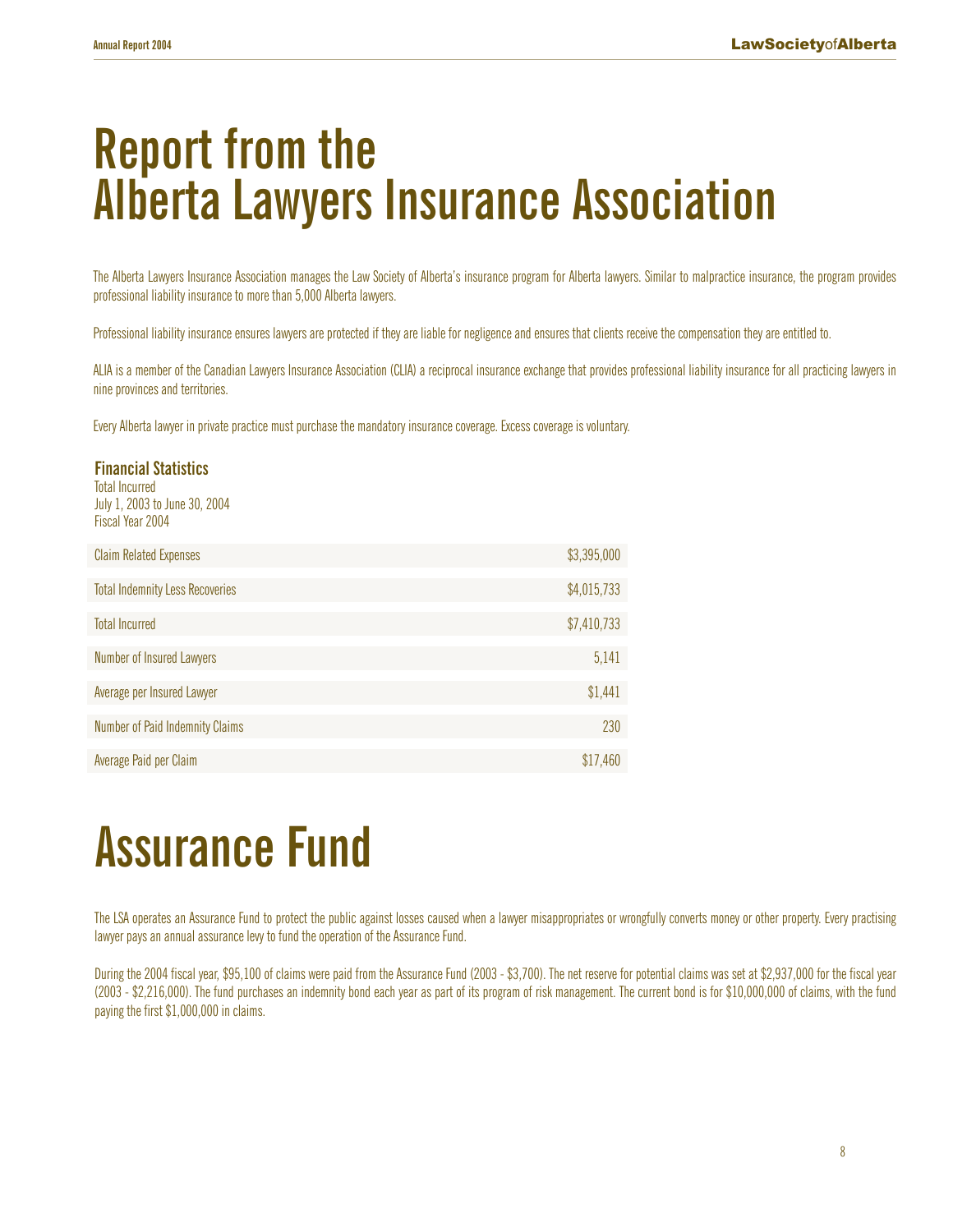# **2004 Standing Committees**

### **Audit**

Dale Spackman (Chair) Stephen Raby (Vice Chair) Tudor Beattie John Holmes Robert V. T. Boyden Dawn H. Giebelhaus-Mains Walter Mis John Phillips Robert Roth Shauna Hollingsworth (LSA) Don Thompson (LSA) Peggy Stevenson (LSA) Steve Dyer (LSA)

### **Civil Practice Advisory**

Peter Michalyshyn (Chair) Ron Everard (Vice Chair) Rodney Jerke John T. Prowse Virginia May Dalton McGrath Doreen Mueller Peter Nieswandt Dawn L. Pentelechuk Paul J. Stein Heather Treacy Vivian R. Stevenson (Rules of Court ex officio) Everett L. Bunnell (Rules of Court ex officio) Diana J. Lowe (Canadian Forum on Civil Justice ex officio) Justice Frans F. Slatter (ad hoc) Justice L. David Wilkins (ad hoc) Justice L. Davidson (LSA) Lindsay MacDonald (LSA)

### **Code Subcommittee**

(sub-committee of Professional Responsibility) John Holmes (Chair) Ron Everard (Vice Chair) Bradley Nemetz John T. Prowse Frederick R. Fenwick Lois MacLean Miguel Martinez Frederica Schutz

Paul McLaughlin (LSA) Jennifer Rothery (LSA)

### **Communications**

Larry Anderson (Chair) Douglas McGillivray (Vice Chair) Mona Duckett Perry Mack Morris Taylor Brian J. Evans Don Thompson (LSA) Eileen Dooley (LSA)

### **Conduct**

Mona Duckett (Chair) Tudor Beattie (Vice Chair) Jim Peacock Judy Boyes John Holmes Perry Mack Douglas Mah Larry McConnell Bradley Nemetz Yvonne Stanford Vivian Stevenson Morris Taylor Wilf Willier Michelle Crighton Dragana Sanchez Glowicki David P. Jones John S.D. Kong Victor Vogel Beth Miller Robert Philp Lindsay MacDonald (LSA) Darlene Hutchinson (LSA)

### **Corporate and Commercial Advisory**

Dale Spackman (Chair) Charles Gardner (Vice Chair) Brian Peterson Stephen Raby Dennis Denis Sharon Gould Paul Guthrie Andrew J. Hladyshevsky H. Martin Kay Debra J. Poon David Ross

Michelle Simpson David J.Stratton Michael Whitt Keith Yamauchi Don Thompson (LSA)

### **Credentials and Education**

Jim Peacock (Chair) Brian Peterson (Vice Chair) Ron Everard Charles Gardner Perry Mack Douglas Mah Peter Michalyshyn John T. Prowse Norma Sieppert Yvonne Stanford Colleen Cebuliak Moosa Jiwaji Harvey Steblyk Dean Patricia Hughes (U of C) John M. Law (U of A) Hugh A. Robertson (LESA) Tanya McCullough (LSA) Brenda Long (LSA)

### **Criminal Practice Advisory**

Neil Wiberg (Chair) Larry McConnell (Vice Chair) Ron Everard Brian Peterson Wilf Willier Deborah R. Hatch Nancy Cush S. Peter MacKenzie J. Joseph Markey Joanne Perozak Neil Skinner Wesley Smart Mark T. C. Tyndale Lindsay MacDonald (LSA) Kellie McKeil (LSA)

### **Electronic Commerce**

(subcommittee of Corporate and Commercial Advisory) Michael Whitt (Chair) John Holmes (Vice Chair) Steven Bilodeau

Cindy J. Roberts Don Thompson (LSA) Paul McLaughlin (LSA)

### **Family Law Advisory**

Judy Boyes (Chair) Richard O'Gorman (Vice Chair) Larry McConnell Barbara Krahn Gillian Marriott Jean McBean Tony Richard Wendy Rollins Rhonda Ruston Victor T. Tousignant Jeffrey Wise Elsa Rice Kathy Whitburn (LSA) Shonet Arsenault (LSA)

### **Equality, Equity and Diversity**

Yvonne Stanford (Chair) Rodney Jerke (Vice Chair) Tudor Beattie Douglas McGillivray John T. Prowse Audrey Dean Sandeep K. Dhir Laura Dunham Sandra Mah Ola Malik Rhonda Ruston Michelle Somers Melanie Wells Jennifer Koshan (U of C) Gerry Gall (U of A) M.E.A. (Beth) Miller (CBA) Jeanne Byron (Equity Ombudsperson) Don Thompson (LSA) Susan Billington (LSA)

### **Finance**

Charles Gardner (Chair) Vaughn Myers (Vice Chair) Tudor Beattie Judy Boyes Ron Everard John Holmes

continued...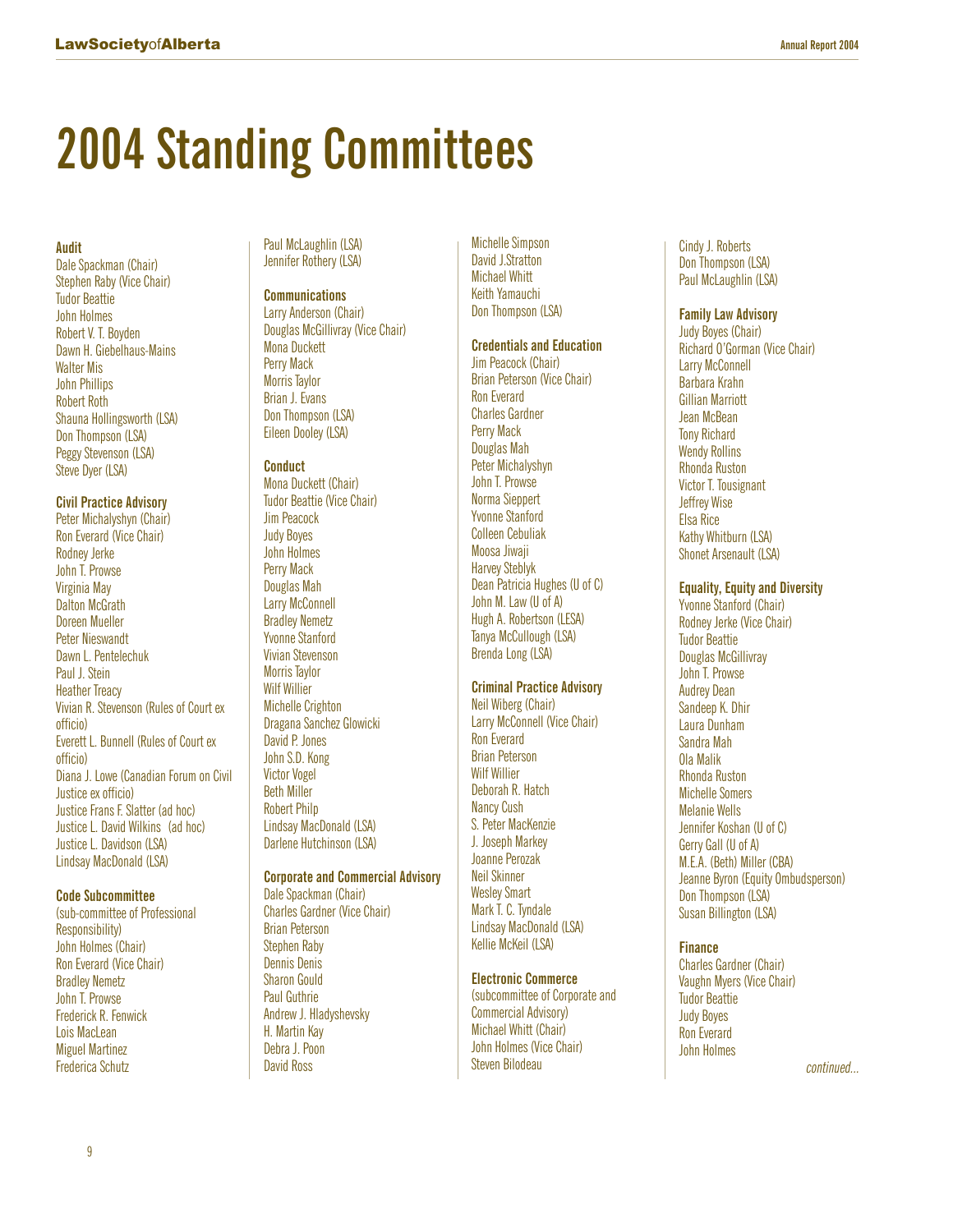# **2004 Ad Hoc Committees**

Rodney Jerke Peter Michalyshyn Stephen Raby Yvonne Stanford Morris Taylor Wilf Willier Corey Gish Lindsay J. Holmes Glenda Pidde James S. Steel L. Diane Young Don Thompson (LSA) Peggy Stevenson (LSA) Steve Dyer (LSA) Lesley McCarty (LSA)

### **Insurance**

Perry Mack (Chair) Vivian Stevenson (Vice Chair) Mona Duckett Douglas Mah Peter Michalyshyn John T. Prowse Yvonne Stanford Anne Kirker L. M. Alison Lees Sabri Shawa Doug Stokes Barry Broughton Phyllis A. L. Smith (CLIA Chair - ex officio) Kenneth G. Nielsen (CLIA Representative) Lisa Sabo (ALIA) Margaret Bayerle (ALIA) Colleen Beatty (ALIA) Jackie Hickey (ALIA) Bill Little (ALIA) Georges Tambay (ALIA) Nancy Stenson (ALIA)

#### **Joint Library**

Perry Mack (Chair) Jim Peacock Yvonne Stanford Kirk Beler Peter Freeman Heather Innes M. Francine Swanson Mona Pearce (Dept. of Justice) Andrzej Nowacki (Dept. of Justice)

### **Practice Review**

Brian Peterson (Chair) Bradley Nemetz (Vice Chair) Tudor Beattie Judy Boyes Rodney Jerke Jim Peacock Vaughn Myers Vivian Stevenson Morris Taylor Wilf Willier Geoff Green Denise Harwardt Donna Johnson Doug L. Kennedy John Middleton Baljinder Rattan Tracey Stock Richard (Dick) W. Wilson Cathy G. Lane-Goodfellow Barbara Cooper (LSA) Merry Rogers (LSA)

#### **Pro Bono**

Douglas Mah (Chair) Nadine Nesbitt (Vice Chair) Rodney Jerke Norma Sieppert Yvonne Stanford David Finlay Gregg C. Johnson Mellissa Moulton Tennison Jeffrey D. Wise Susan Billington (LSA)

### **Professional Responsibility**

Bradley Nemetz (Chair) Larry McConnell (Vice Chair) John Holmes Vaughn Myers Jim Peacock Stephen Raby

Norma Sieppert Morris Taylor Clarke Barnes Alison Dempsey David Hicks Frederica L. Schutz David Syme Eric Tolppanen Kenneth J. Warren Colin Wetter Anthony G. Young Lindsay MacDonald (LSA) Paul McLaughlin (LSA) Jennifer Rothery (LSA)

### **Unauthorized Practice of Law**

Vaughn Myers (Chair) Rodney Jerke (Vice Chair) Larry McConnell John T. Prowse Stephen Raby Vivian Stevenson Wilf Willier Donald P. Kolody Farrell Shadlyn Mark Tims Steve Bach (LSA) Greg Busch (LSA)

### **Alberta Registries Liaison**

Steve Raby (Chair) Jack Dunphy Lyndon Irwin Sonny Mirth Rex Nielsen Christine Rapp David Stratton Susan Billington (LSA)

#### **Alberta Conveyancing Advisory Committee**

Steve Raby (Chair) Charles Gardner Sonny Mirth Lyndon Irwin Pat Bishop Chris Warren Randall Thiessen Steve Shavers Heather Bonnycastle Louise Eccleston Don Homer Gary Kaskiw Phyllis Smith Linda Wright Don Thompson (LSA) Susan Billington (LSA)

### **Bench and Bar Committee**

Mona Duckett (Chair) Jim Peacock Balfour Der Virginia Engel Kenneth G. Nielsen

#### **CPLED Task Force**

Mona Duckett Perry Mack Brad Nemetz Jim Peacock Joan Copp Dave Guenter

#### **Claims Subcommittee**

Donald Boyer Joseph Brumlik Douglas A. McGillivray A.(Sandy) G. McKay Shelley L. Miller

continued...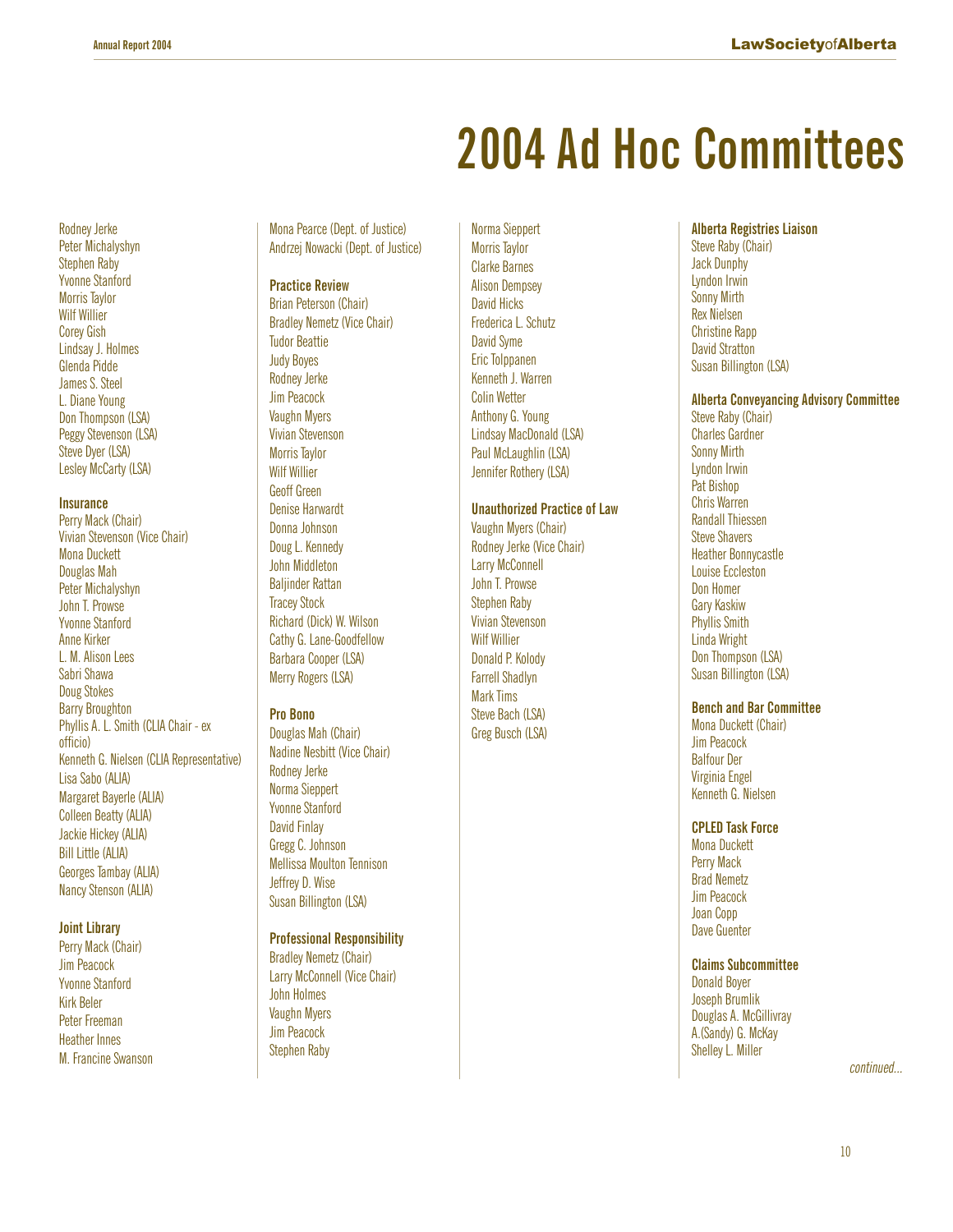Kenneth G. Nielsen Gwen K. Randall Gerry F. Scott Phyllis Smith Doug Stokes Walter Kubitz Lisa Sabo (LSA)

**Court-Annexed Mediation** Paul Sharek (Chair) Everett Bunnell James S. Peacock

**Court Technology** Vivian Stevenson (Chair) Ron Everard Tudor Beattie Dawn Janecke

**Election Rules Review** Jim Peacock (Chair)

Doug McGillivray Douglas Mah Alan Fielding Don Thompson (LSA)

### **LSA 100TH Anniversary**

Pat Peacock (Co-Chair) Phyllis Smith (Co-Chair) Don Bishop Peter Freeman Charlie Gardner Doug Hudson John Martland Jim Peacock Bob Scammell Deanna Steblyk Eileen Dooley (LSA) Jessi-Ann Riddell (LSA)

**Media and the Law Seminar** Gary Wanless (Chair)

Michelle Somers Tom Achtymichuk Scott Watson Lorne Goddard Rick Zemanek Dwayne Rolheiser Justice James L. Foster Judge David J. Plosz Eileen Dooley (LSA) Jessi-Ann Riddell (LSA)

## **2004 Special Committees & Additional LSA Representation**

**Advisory Committee on Judicial Appointments for Alberta** Paul Sharek

**Alberta Law Foundation** Mona Duckett J. David Steele

**ASSIST Board** John Holmes

**Calgary Law Court Core Consultation Committee** Alain Hepner Jim Peacock

**Canadian Legal Information Institute – CanLii** Peter L. Freeman

**Federation of Law Societies of Canada** Cheryl C. Gottselig Larry Anderson Peter J. Royal Kenneth G. Nielsen

**Federation Legal Aid Committee** Vaughn Myers

**Federation National Committee on Accreditation** Don Thompson

**Legal Aid Nominating Committee – Board of Directors** Mona T. Duckett Alain Hepner

**Legal Aid Governance Structure** Larry Anderson Paul Sharek

**Legislative Review Committee (CBA)** E. (Sonny) Mirth

**Viscount Bennett Scholarship Committee** Larry Anderson Doug McGillivray Jim Peacock Patricia Hughes David Percy Don Thompson

List represents select organizations and is not inclusive of all memberships on boards and committees outside the LSA.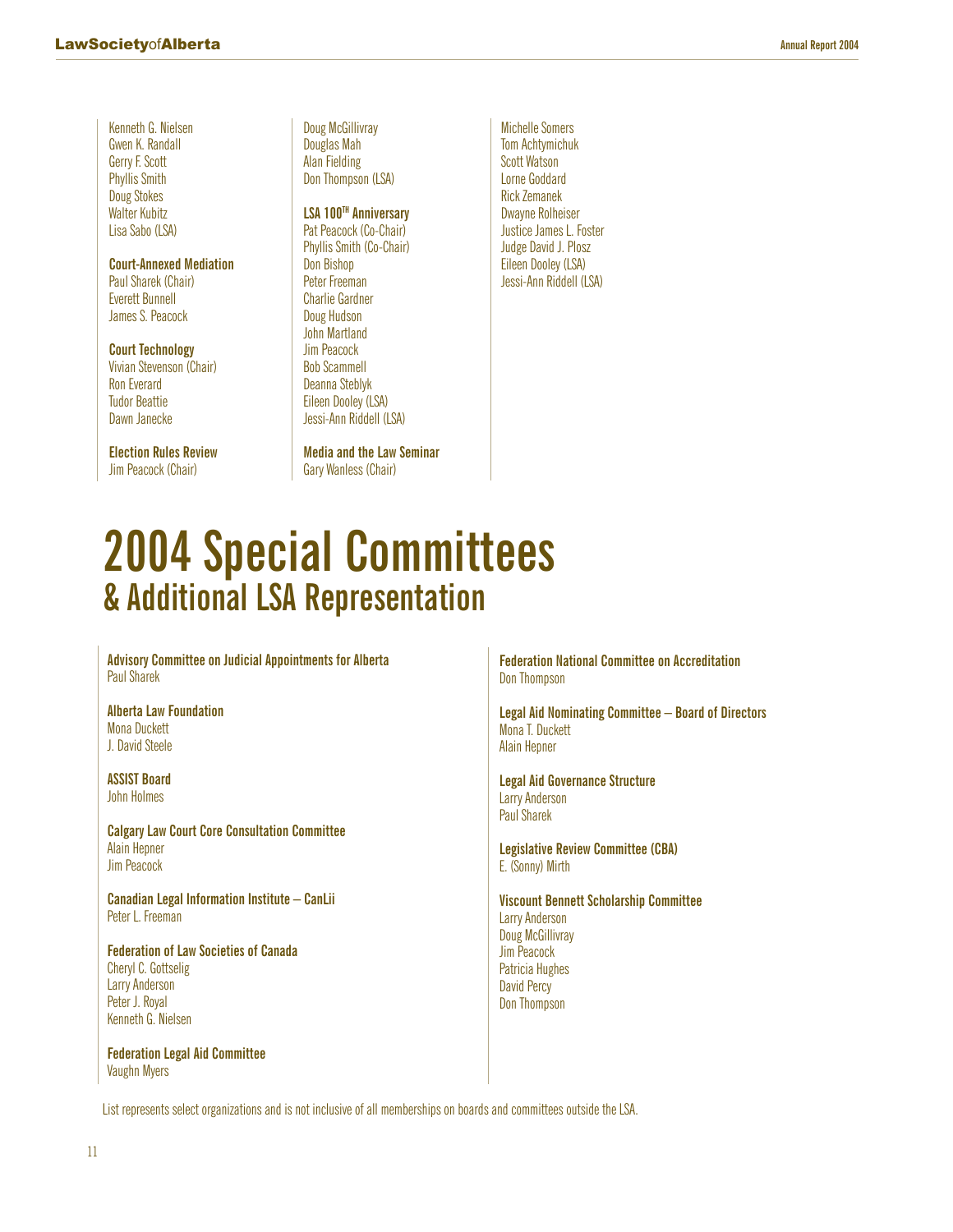### **LSA Condensed Financial Statements October 31, 2004**

Law Society of Alberta Condensed Financial Statements October 31, 2004

To the Members of the Law Society of Alberta

The accompanying summarized balance sheet and statement of revenue, expenses and fund balances are derived from the complete financial statements of The Law Society of Alberta as at October 31, 2004 and for the year then ended on which we expressed an opinion without reservation in our report dated December 17, 2004. The fair summarization of the complete financial statements is the responsibility of management. Our responsibility, in accordance with the applicable Assurance Guideline of The Canadian Institute of Chartered Accountants, is to report on the summarized financial statements.

In our opinion, the accompanying financial statements fairly summarize, in all material respects, the related complete financial statements in accordance with the criteria described in Guideline referred to above.

The summarized financial statements do not contain all the disclosures required by Canadian generally accepted accounting principles. Readers are cautioned that these statements may not be appropriate for their purposes. For more information on the entity's financial position, results of operations and cash flows, reference should be made to the related complete financial statements.

PricewaterhouseCoopers LLP Chartered Accountants December 17, 2004

 $\overline{\phantom{a}}$ 

### **Condensed Balance Sheet**

as at October 31, 2004

| Assets                                                                                                                                                              | 2004                                                        | 2003                                                                 |
|---------------------------------------------------------------------------------------------------------------------------------------------------------------------|-------------------------------------------------------------|----------------------------------------------------------------------|
| Current assets<br>Investments<br>Reinsurance recoverables<br>Trust assets<br>Capital assets                                                                         | \$5,002,524<br>6.718.522<br>1,722,000<br>407,933<br>765.416 | \$4,241,233<br>6,782,961<br>962,000<br>452,583<br>849,739            |
| <b>Total Assets</b>                                                                                                                                                 | \$14,616,395                                                | \$13,288,516                                                         |
| <b>Liabilities</b>                                                                                                                                                  |                                                             |                                                                      |
| <b>Current liabilities</b><br>Reserve for claims and related costs<br>Pension Plan payable<br>Deferred rent<br><b>Trust liabilities</b><br><b>Total Liabilities</b> | \$556,831<br>4,659,000<br>374,986<br>407,933<br>5,998,750   | \$672,336<br>3,178,000<br>298,806<br>136.432<br>452,583<br>4,738,157 |
| <b>Fund Balances</b>                                                                                                                                                |                                                             |                                                                      |
| Invested in capital assets<br><b>Externally restricted funds</b><br>Contingency reserve<br>Scholarship reserve<br><b>Unrestricted funds</b>                         | 765.416<br>3,808,260<br>770,103<br>3.273.866                | 849.739<br>4,100,474<br>772,713<br>2,827,433                         |
| <b>Total Fund Balances</b>                                                                                                                                          | 8,617,645                                                   | 8,550,359                                                            |
| <b>Total Liabilities and Fund Balances</b>                                                                                                                          | \$14,616,395                                                | \$13,288,516                                                         |

### **Condensed Statement of Revenue, Expenses and Fund Balances**

For the year ended October 31, 2004

| <b>Revenue</b>                                                                                                                                             | 2004                                                             | 2003                                                             |
|------------------------------------------------------------------------------------------------------------------------------------------------------------|------------------------------------------------------------------|------------------------------------------------------------------|
| Practice fees<br>Investment and other income<br>Management fee<br>Enrolment and application fees<br>Other<br>Fines and penalties                           | \$9,879,151<br>749,305<br>669,475<br>307,338<br>76,454<br>41,864 | \$9,103,931<br>944.094<br>660,681<br>207,172<br>36,480<br>23,994 |
| <b>Total Revenue</b>                                                                                                                                       | 11,723,587                                                       | 10,976,352                                                       |
| <b>Expenses</b>                                                                                                                                            |                                                                  |                                                                  |
| Corporate costs<br>Departments and programs<br><b>Grants and contributions</b><br>Provision (recovery) for claims and related costs<br><b>Scholarships</b> | 2,608,899<br>7,111,145<br>1,122,658<br>768,599<br>45,000         | 2,265,212<br>6,733,997<br>1,049,926<br>1,532,590<br>30,000       |
| <b>Total Expenses</b>                                                                                                                                      | 11,656,301                                                       | 11,611,725                                                       |
| Deficiency of revenue over expenses for the year                                                                                                           | 67,286                                                           | (635, 373)                                                       |
| Fund Balances - beginning of year                                                                                                                          | 8,550,359                                                        | 9,185,732                                                        |
| Fund Balances - end of year                                                                                                                                | \$8,617,645                                                      | \$8,550,359                                                      |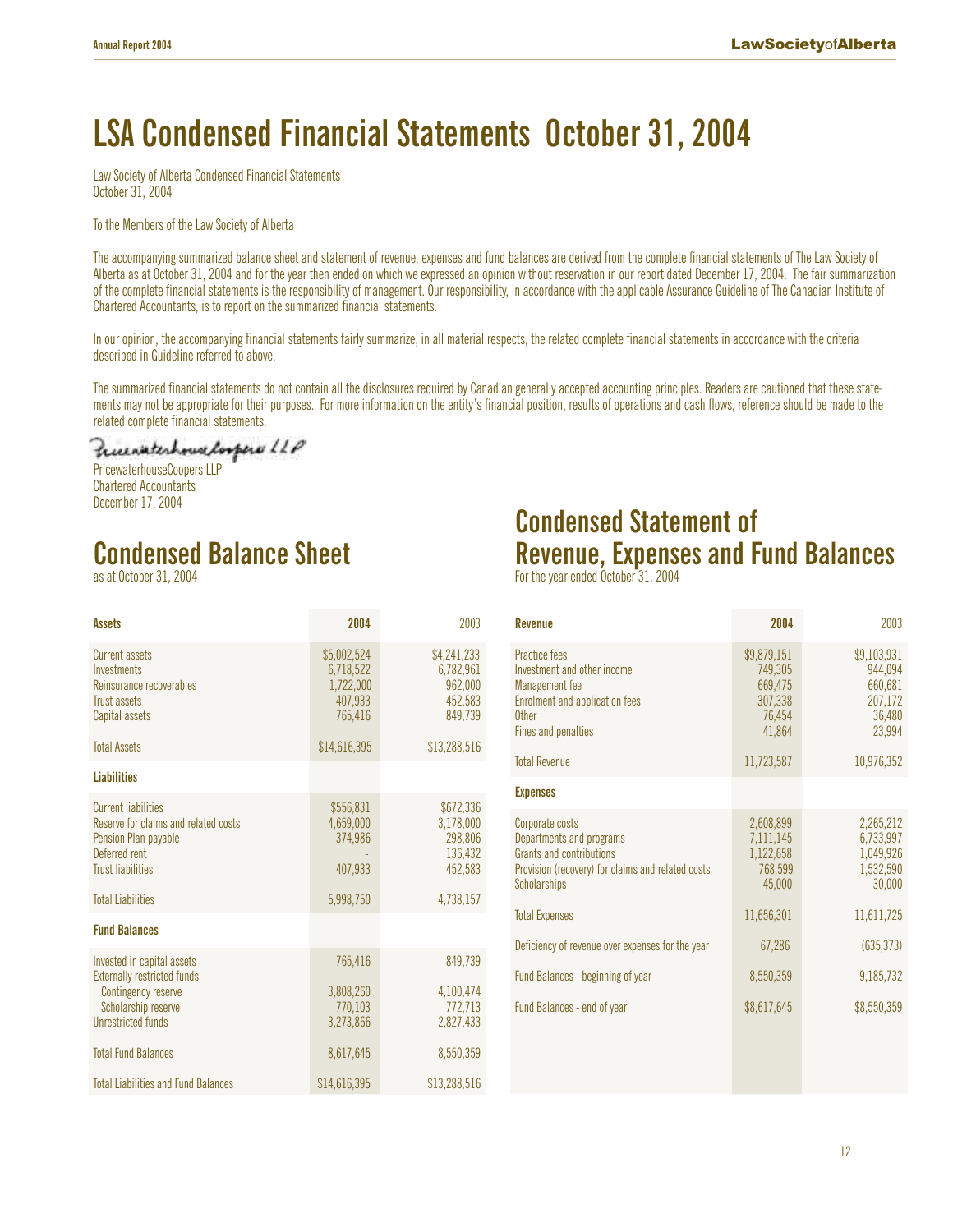### **ALIA Condensed Financial Statements June 30, 2004**

The Alberta Lawyers Insurance Association Condensed Financial Statements June 30, 2003

To the Directors of The Alberta Lawyers Insurance Association

The accompanying summarized balance sheet and statement of revenue, expenses and net assets are derived from the complete financial statements of The Alberta Lawyers Insurance Association as at June 30, 2004 and for the year then ended on which we expressed an opinion without reservation in our report dated August 23, 2004. The fair summarization of the complete financial statements is the responsibility of management. Our responsibility, in accordance with the applicable Assurance Guideline of The Canadian Institute of Chartered Accountants, is to report on the summarized financial statements.

In our opinion, the accompanying financial statements fairly summarize, in all material respects, the related complete financial statements in accordance with the criteria described in Guideline referred to above.

The summarized financial statements do not contain all the disclosures required by Canadian generally accepted accounting principles. Readers are cautioned that these statements may not be appropriate for their purposes. For more information on the entity's financial position, results of operations and cash flows, reference should be made to the related complete financial statements.

Precenterhouse loopers LLP

PricewaterhouseCoopers LLP Chartered Accountants August 23, 2004

### **Condensed Balance Sheet**

as at June 30, 2004

| <b>Condensed Statement of</b>                                                  |  |  |  |  |
|--------------------------------------------------------------------------------|--|--|--|--|
| <b>Revenue, Expenses and Fund Balances</b><br>Franklinger radial lines OO OOOA |  |  |  |  |

| For the year ended June 30, 2004 |  |  |  |
|----------------------------------|--|--|--|
|----------------------------------|--|--|--|

| Assets                                                             | 2004                                 | 2003                                 |
|--------------------------------------------------------------------|--------------------------------------|--------------------------------------|
| Current assets<br>Investments<br>Capital assets                    | \$21,949,967<br>51,861,527<br>36.619 | \$21,039,324<br>44,830,151<br>16,910 |
| <b>Total Assets</b>                                                | \$73,848,113                         | \$65,886,385                         |
| <b>Liabilities</b>                                                 |                                      |                                      |
| <b>Current liabilities</b><br>Reserve for claims and related costs | 15,217,251<br>36,033,000             | 14,815,630<br>33.938.000             |
| <b>Total Liabilities</b>                                           | 51,250,251                           | 48.753.630                           |
| Net Assets - unrestricted                                          | 22,597,862                           | 17,132,755                           |
| <b>Total Liabilities and Net Assets</b>                            | \$73,848,113                         | \$65,886,385                         |

| <b>Revenue</b>                                                                                                 | 2004                                          | 2003                                           |
|----------------------------------------------------------------------------------------------------------------|-----------------------------------------------|------------------------------------------------|
| <b>Annual levy</b><br><b>Investment income</b>                                                                 | \$13,919,677<br>2,702,329                     | \$13,447,698<br>3,196,270                      |
| <b>Total Revenue</b>                                                                                           | 16,622,006                                    | 16,643,968                                     |
| <b>Expenses</b>                                                                                                |                                               |                                                |
| Provision for claims and related costs<br>Premium paid to CLIA<br><b>Operating expenses</b><br>Loss prevention | 9,505,733<br>1,949,917<br>1,891,975<br>80,417 | 15,200,611<br>2,737,999<br>1,592,676<br>52,130 |
| <b>Total Expenses</b>                                                                                          | 13,428,042                                    | 19,583,416                                     |
| Excess (deficiency) of revenue over expenses<br>for the period before the following                            | 3,193,964                                     | (2,939,448)                                    |
| <b>Premium Credit</b>                                                                                          | 2,271,143                                     | 3,072,079                                      |
| Excess of revnue over expenses for the period                                                                  | 5,465,107                                     | 132,631                                        |
| Net Assets - beginning of period                                                                               | 17,132,755                                    | 17,000,124                                     |
| Net Assets - end of period                                                                                     | \$22,597,862                                  | \$17,132,755                                   |